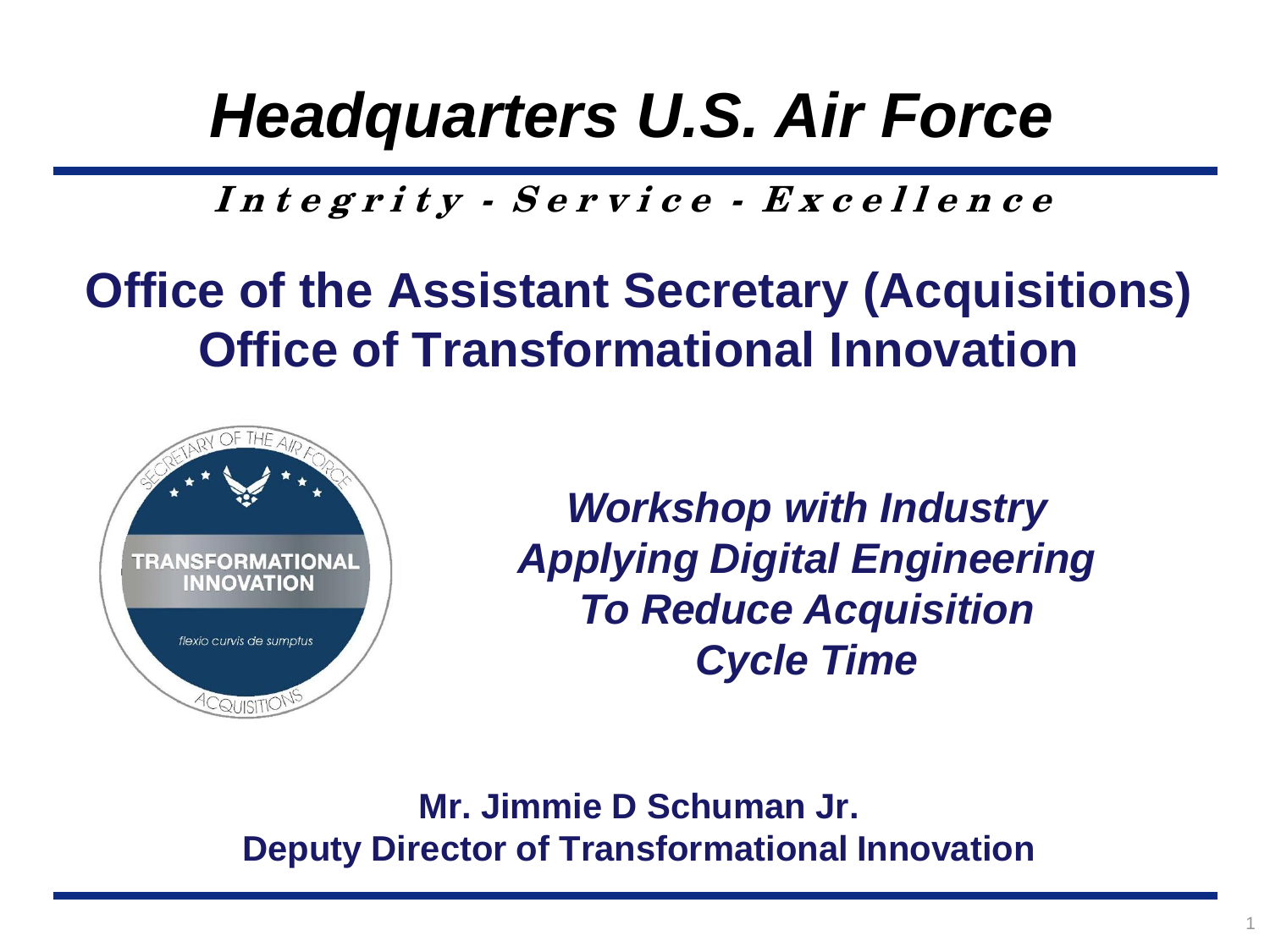

## *Need for Change*

- **AF leadership is committed to maintaining global vigilance, reach and power today and for decades to come**
- Weapon system costs are escalating **and development times increasing at an unsustainable rate**
- **AF strategy calls for "strategic agility" in all acquisition activities**
- **Air Force Acquisition Enterprise directive to become the most agile and effective acquisition force in government**
- **Office of Transformational Innovation (SAF/AQ-OTI) and Bending the Cost Curve (BTCC) Initiative formed to spur dialogue, innovation, and action**



**I n t e g r i t y - S e r v i c e - E x c e l l e n c e**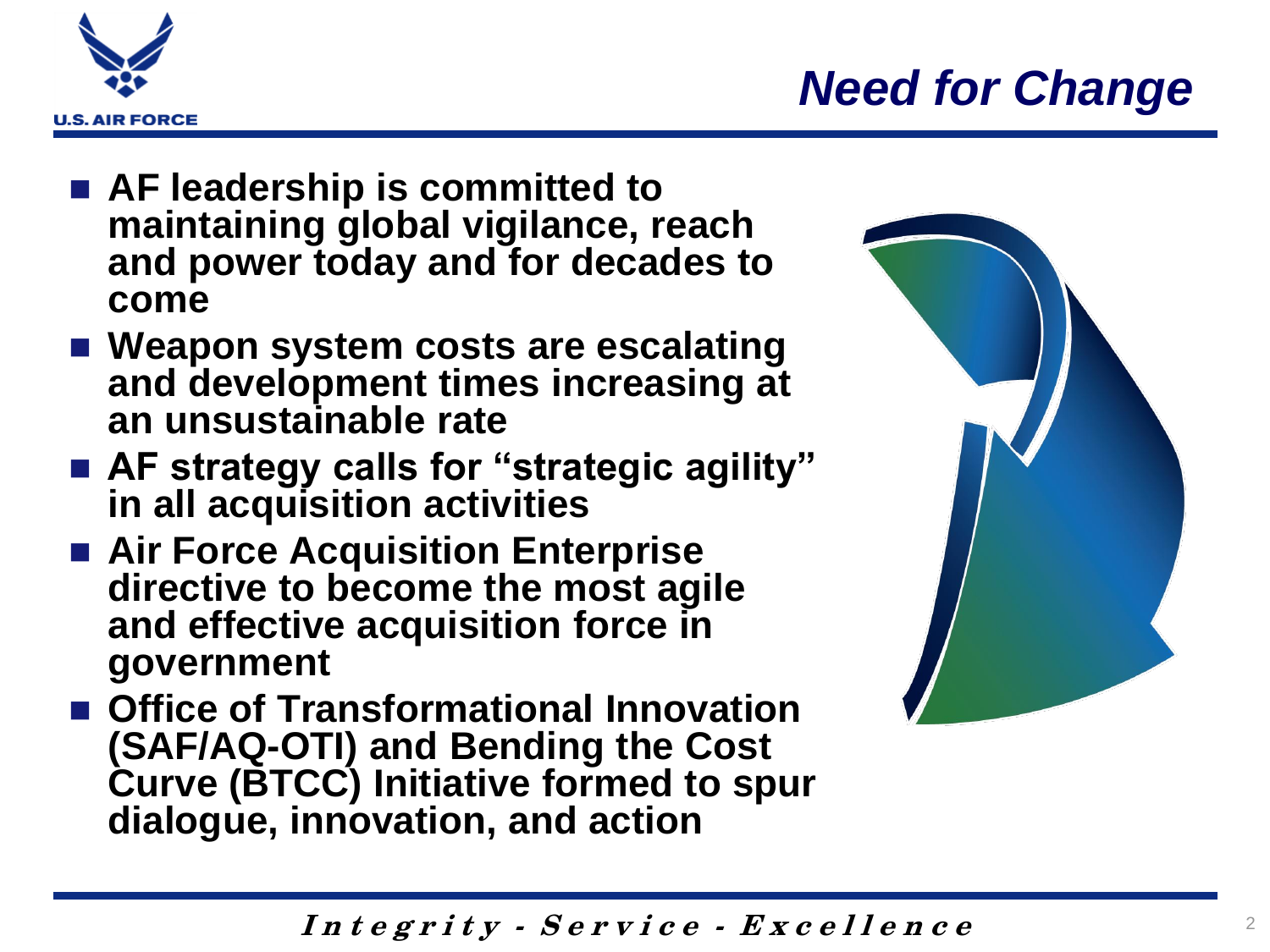

- **OTI goal is to identify, demonstrate and execute changes within Air Force acquisition** *processes* **to deliver better capability, faster and cheaper**
- **"Transformational" Innovation:**
	- **Causes a fundamental paradigm shift in an activity or organization**
	- **Requires as much effort to reverse as to enact**
	- **Engages new stakeholders and/or old stakeholders in a new way**
	- **OTI Office:**
		- **Improve internal AF acquisition processes**
		- **Enhance interactions with industry throughout acquisition lifecycle**
		- **Expand competition among traditional and non-traditional industry partners**



Visit **www.transform.af.mil**

**I n t e g r i t y - S e r v i c e - E x c e l l e n c e**